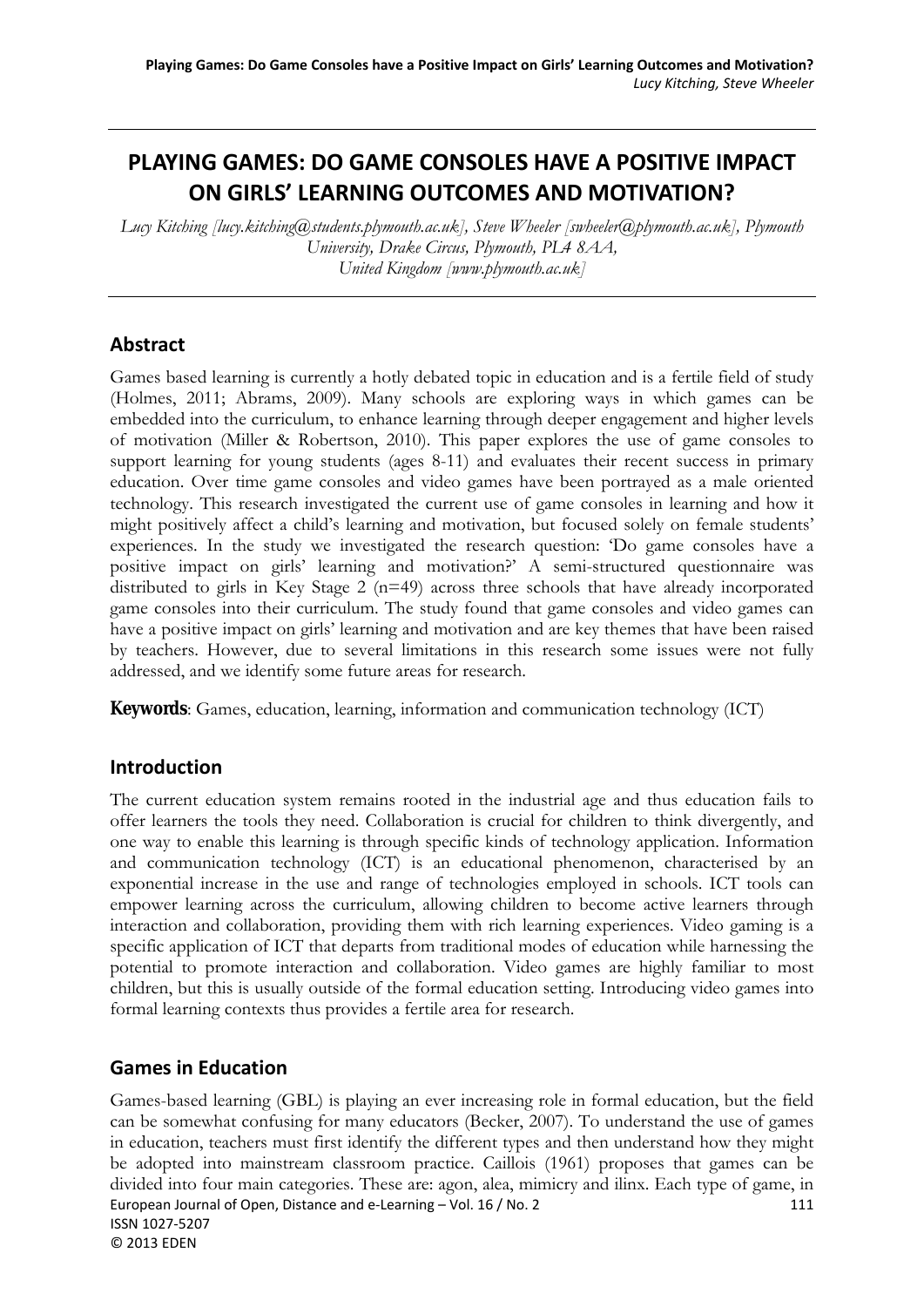its broadest sense, serves a different purpose, and can be correlated more or less to games played today in formal education contexts. Prensky (2001) specifies six key elements that make up a game. These are: rules, goals and objectives, outcomes and feedback, conflict/competition/challenge/opposition, interaction, and representation or story. For many, GBL is a relatively new concept in education. It combines 'serious learning' and 'interactive entertainment' to enable learning (Prensky, 2001). In the last decade there has been a shift in the way teachers are incorporating games into learning.

This is witnessed not only in the proliferation of games in the classroom, but also the adoption of gamification techniques. Gamification places the features of games into real life situations, to engage users with problem solving skills and employs game rules and player experiences to help support active learning (Lee & Hammer, 2011) with lessons designed around the game rules. Gamification however, is beyond the scope of this paper, which will focus exclusively on GBL in formal contexts.

In this paper, we apply the terms 'game console' and 'video game' interchangeably. A game console is an electronic device that is used to play video games and is usually handheld (De Freitas, 2006, p.9). Commercial off the shelf (COTS) game consoles are the most familiar to children, so we focus mainly on these types of games and their use in the primary classroom.

# **Learning Theory and Games**

The social constructivist theory first proposed by Vygotsky (1978) can be used as a framework to explain games based learning. It is based on the premise that society plays a central role in children's learning and development, influencing learning initially through social interaction and then less dependently as the child matures (Vygotsky, 1978). Vygotsky's 'zone of proximal development' (ZPD) proposes three levels. Firstly, the actual developmental level is what the child can achieve at present through problem solving independently. Secondly, the potential developmental level is what the child can achieve with adult guidance from a 'knowledgeable other' in problem solving. Thirdly, there is an area that cannot for the moment be reached. The ZPD is the distance between the first two levels (Vygotsky, 1978) and the knowledgeable other provides scaffolding to support the learner's progress (Bruner, 1966). Although Vygotsky's theory was conceived long before the advent of GBL, it is never the less a credible theory that can be applied quite effectively as an explanatory framework for the use of GBL in schools. For Savery and Duffy (1995) the three components of constructivist learning are interactions within the environment, cognitive conflict and collaboration. We propose that a fourth type of interaction – with the tool, or in this case, the game – can also be applied to the scaffolding of learning.

Multi-user gaming promotes social learning where pupils collaborate (Oblinger, 2004,) but there is confusion around Vygotsky's use of the term 'teacher'. Arguably, contemporary learners may not require teachers, favouring the use of technology to support learning. Theoretically, game consoles and video games could substitute for the 'more capable peer' or teacher. Wood et al. (1976) develop Vygotsky's theory and introduce the term 'scaffolding' which Bruner describes as support offered by teachers during problem solving (Bruner, 1966). Thus children can solve problems that would be impossible without guidance. If technology can supplement the teacher role to become a 'mind tool' (Jonassen et al., 1999) games consoles could scaffold the child's thinking and learning. Scaffolding thus allows for more complex thinking, allowing learners to more deeply engage in learning (Hogan & Pressley, 1997) and to learn how to solve problems that arise from the process. Problem solving and problem finding is essential to enable learning (Rummel & Spada, 2005) and this leads to further discovery, strategic problem solving and the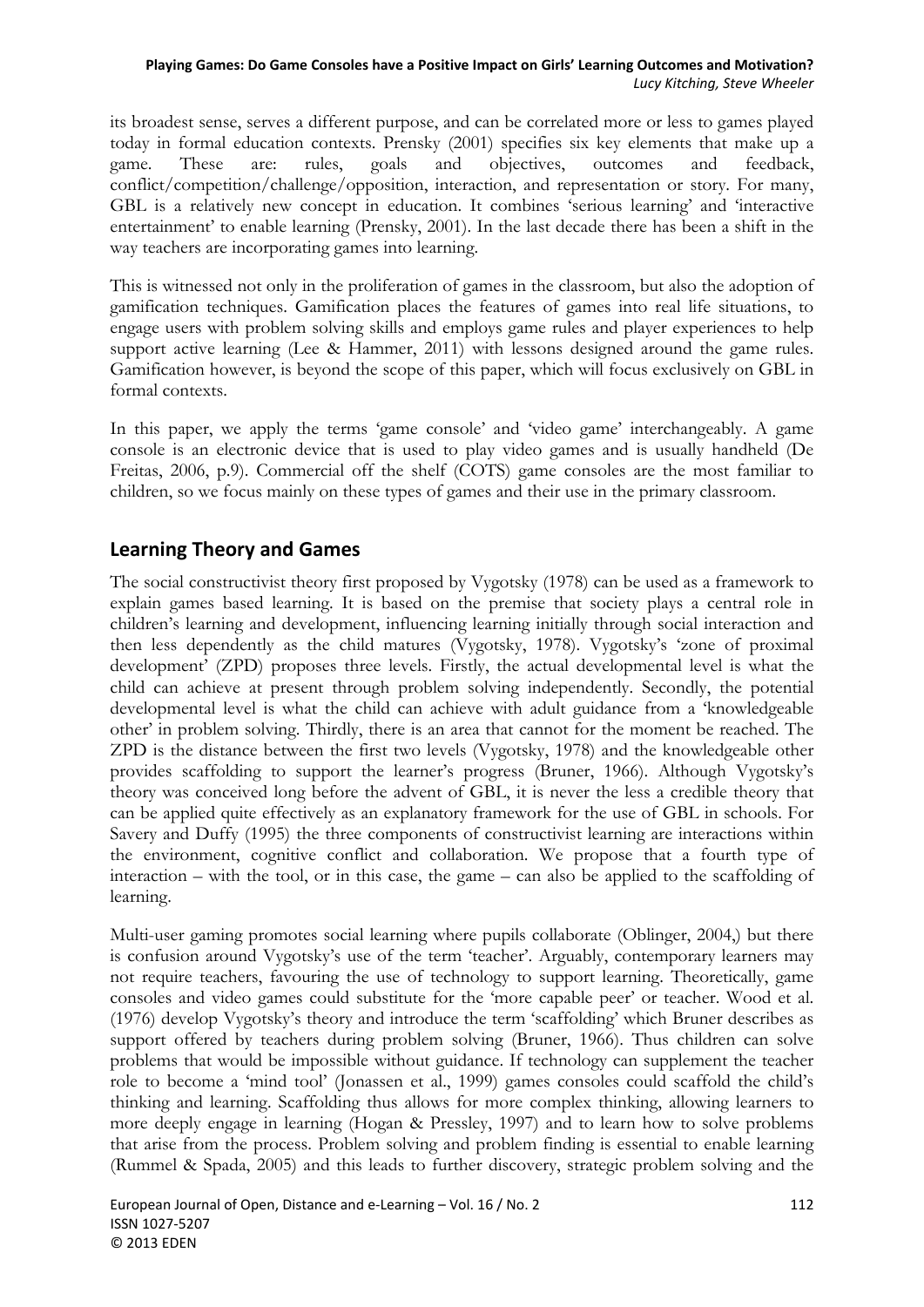ability to apply solutions to similar problem spaces that might later be encountered (Gerver, 2011). Indeed, studies have shown that games do not need to be fully representative of reality to be useful in the real world (Sandford et al., 2006).

# **Game Consoles and Learning**

Gee (2003) identifies 36 principles of learning and contends that video games are powerful learning tools for contemporary learning. His opinions are supported by many other commentators, who argue that games can develop digital literacies (O'Brien & Scharber, 2008), critical thinking skills (Prensky, 2001), and freedom to experiment within safe environments (Lewis & Fabos, 2000). There are also those who point out the negative effects of violent video games including Berger (2002) and Shibuya et al. (2008). Further criticism comes from Byron (2008) who holds that video games are inappropriate for children's learning because of their sometimes questionable content. As Abrams (2009) counsels, whilst such criticism is valid it should not prevent us from seriously considering the benefits and application of video games in educational contexts. Whilst there are concerns over the psychological changes that violent and aggressive games content may wreak on young minds, we also need to consider that very little evidence has emerged to suggest that children today are more violent as a result of playing video games. Indeed, demographically it appears that the opposite is true (Davidson, 2011). Furthermore, as Gee contends, we should be aware that learning does not always occur within the content of the game or because of the nature of the content. Students may also learn for example through the use of a game using semiotic domains, or the subsequent application of skills outside of the gaming environment. One example of this can be found in a small scale study into teachers' and students' attitudes to using games for learning. Findings showed that teachers found computer games-based learning improved motor cognitive skills, ICT skills, higher order thinking skills, knowledge and social skills that could be applied in real life contexts (Sandford et al., 2006). However, the majority of this research was based on teachers' and students' opinions and no evidence of students' achievements were gathered. For research that shows the student's achievement whilst using games, access to performance data would be a more valuable proposition. One study that managed to achieve this was by Tüzün et al. (2009) who found significant learning gain from the use of computer games in Geography. They found that children could understand and correctly answer specific questions after playing the game.

### **Gaming and Motivation**

Learner motivation can be defined as the amount of attention and effort that an individual puts into different activities (Brophy, 2010). It is an important aspect to learning and the individual (Maehr & Meyer, 1997) because without motivation, nothing would be achieved. Maslow's well known human needs model is arranged in hierarchical order of physiological, safety, love and belonging, self esteem and self actualisation all of which, he argued, can affect motivation. Atkinson et al. (1990) place motivation in three categories; survival, social and curiosity, identifying the fulfilment of the lower level of needs before progression can be made up the hierarchy. Therefore, in education children may need to be satisfied at the lower level before they will be motivated to learn. However, this should be accepted with caution, because Maslow's theory has some limitations. There is no substantial evidence to indicate to what extent self actualisation can be achieved, and there is also doubt over whether sequential progression through the stages is completely necessary to achieve self actualisation (Rogers & Freiberg, 1993). A recent study illustrates a quadrant of player motivation. It suggests that the four main levels of motivation that players experience are immersion, cooperation, achievement and competition. Many of these features are present in video games.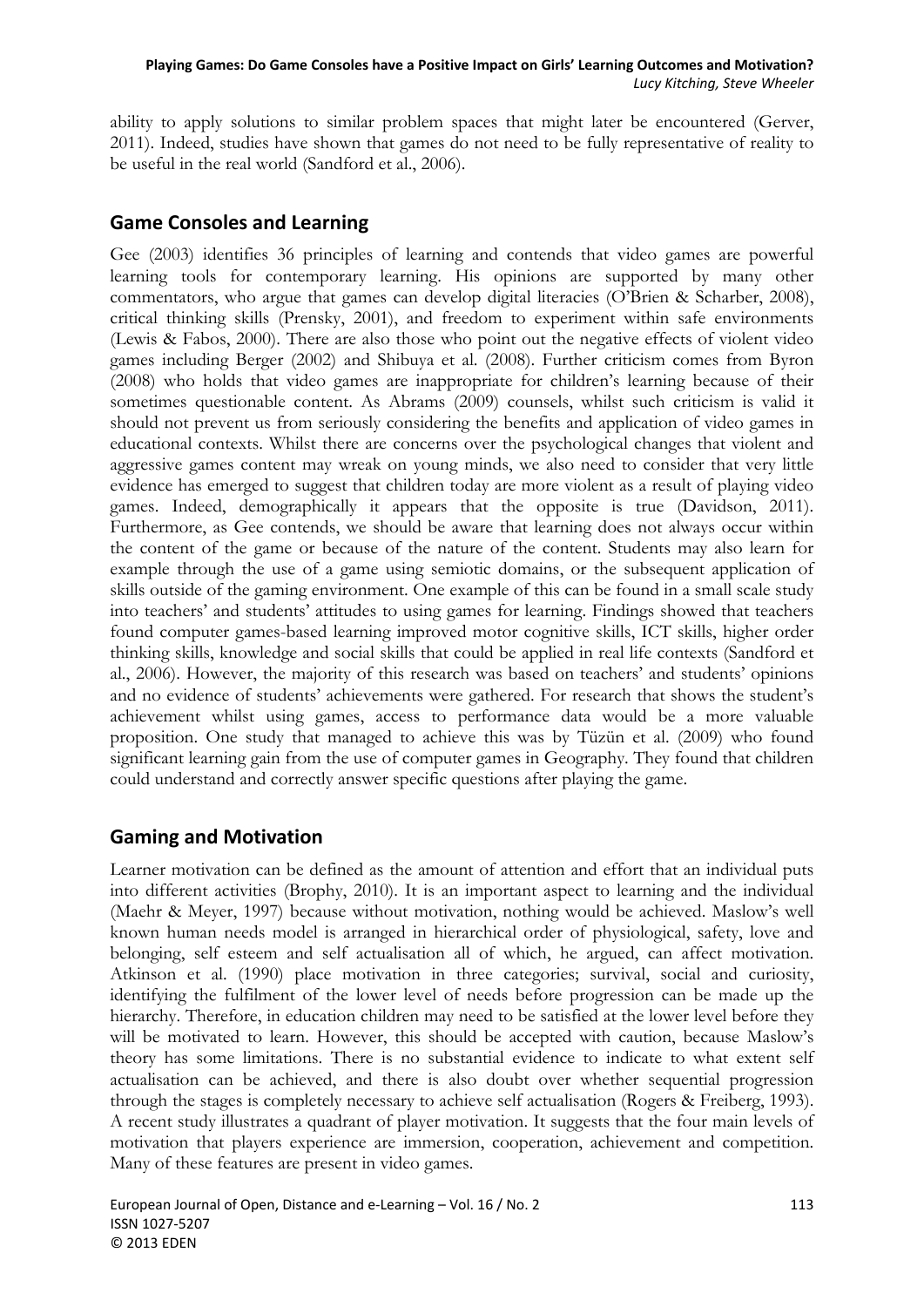A more useful explanation for motivation within games playing can be found in Flow Theory. When students are 'in the flow', they tend to be intensely absorbed within their tasks, and also tend to disregard many of the hierarchical needs presented in Maslow's model. It is not unusual for fully engaged gamers to miss meals, sleep and neglect other physiological requirements, to 'reach another level' in the game they are playing. According to [Csíkszentmihályi](http://en.wikipedia.org/wiki/Mihaly_Csikszentmihalyi) (1975), immersion within this flow is dictated by levels of challenge against skill, and results from a homeostatic balance in a psychological zone or channel between anxiety and boredom. If the game is too simple, and the gamer's skills are not challenged, boredom results, whereas conversely, if the game is too difficult, the gamer tends to give up. Motivation for engagement within games then, can best be achieved where the challenge for users in just within reach of their skills, and incrementally progresses as those skills develop.

### **Gender Differences and Games**

In recent years there has been a growing interest in the use of technologies related to gender. According to Yukselturk and Bulut (2009) there is an increase in female use of technology and this extends to computer games consoles. For many years there have been suggestions that digital games are predominantly a male leisure activity and are targeted towards a male audience (Cassell & Jenkins, 1998). However, this research was based on studies into the use of what is now outdated technology. Recent research by ISFE (2010) revealed that across 8 major European countries surveyed, there are a total of almost 80 million gamers. Out of these, there are more male players than females and females tend to play the Nintendo Wii and Nintendo DS. The statistics show that female game players prefer to play games together and interact socially during the game playing. Where males show an interest in strategy, adventure and simulation type games, females exhibit greater interest in building games (Connelly et al., 2007). In effect, as Wei and Hendrix (2009) discovered, recall of games playing details was affected, with boys between the ages of 6-7 remembering the consequences of 'winning or losing', whilst girls of the same age group focused more on the friendships they had developed. However, although the bias for competitive war based, violence simulation games is still biased towards males, at least 31 percent of females also reported playing 'shoot-em up' games (Bonnano & Kommers, 2005). Moreover, there is evidence in recent literature for a significant increase in female games playing, but significantly, females prefer educational games such as puzzles and quizzes (Lee, 2003) to the faster paced alternatives favoured by male gamers (Bonnano & Kommers, 2005).

Bryce and Rutter (2003) reveal that there are two aspects of gaming that are gender constrained, and these are the nature and context of the game. Their review however, was carried out between the 1980s and 90s, and GBL has advanced significantly since then. Another study showed that there were differences in online game playing between males and females in terms of self-efficacy, playfulness, behaviour and anxiety (Wang & Wang, 2008). Another study explored the gender differences in 'flow' whilst playing computer games (Inal & Cagiltay, 2007) and found that boys were in flow when they were affected by rules and game play and girls by the story theme. Boys and girls playing habits were different, especially within the context of flow. However, the current literature review suggests that in recent years disparity between females and male game playing is disappearing. The review of literature on classroom games reveals a gap in the research around gender differences and using games (Wang & Wang, 2008) but much is still biased toward male gaming. In consideration of the preceding review, this current study set out to investigate whether games consoles had a positive impact on girls' learning and motivation.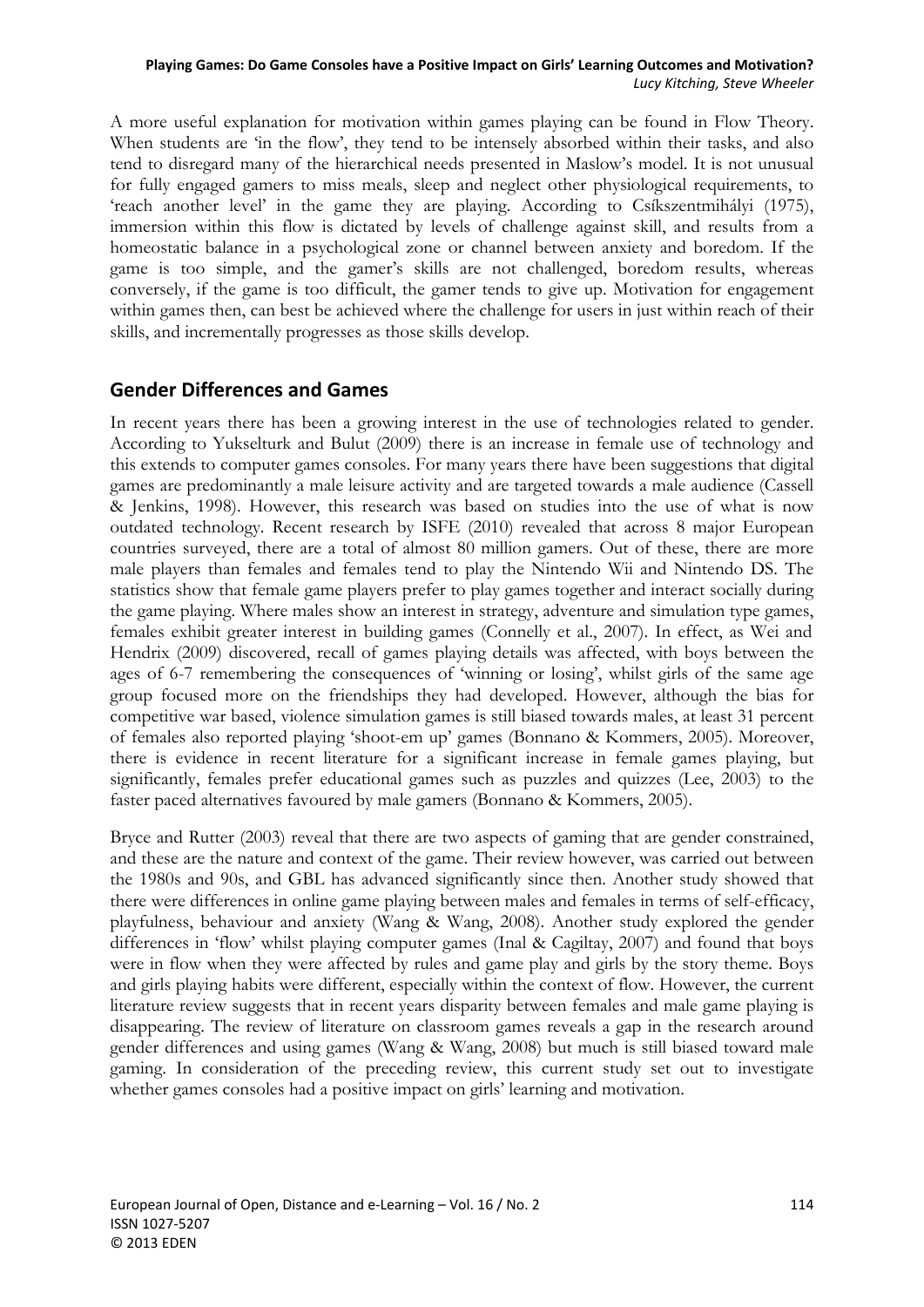# **Method**

The sample represented in this study is made up of girls in the UK that attend a school that uses game consoles to support learning. The convenience sample of participants comprised 49 primary school girls from three schools in Key Stage Two (aged 8-11) drawn from Year Three  $(n=20)$ , Year Four  $(n=1)$ , Year Five  $(n=16)$  and Year Six  $(n=12)$ . A convenience sample was selected because it was the method of sampling that was the least time consuming and the number of schools that were willing to take part in the research was limited. However, we acknowledge that there are limitations to this sample, for example Cohen et al. (2007) suggest that this type of sampling may not allow for generalisation to the wider population. The practice of convenience sampling is often considered weak due to the sample not being correctly established (Denscombe, 2007). However, due to the limited time this was the most suitable participant selection method to employ, and statistically, the sample was sufficient to provide an account of any significant statistical effects that might be present (Cohen et al., 2007). Only schools that had incorporated the use of game consoles into their curriculum were asked to take part. The participants were identified using Twitter and via email. Ethical approval was granted but due to the ages of the children the class teacher and head teacher, acting in *loco parentis* gave permission for their participation. Participants were aged 8 to 11, so informed consent was given before each took part in the research and each was informed of their right to withdraw at any stage of the research.

### **Instrument**

We used a semi-structured questionnaire consisting of 18 questions. The questionnaire collected quantitative and qualitative data to discover if game consoles had a positive impact on girls' learning and motivation. A range of questions was asked, fitting different purposes, and allowing for a greater depth of data analysis (Cohen et al., 2007). The types of questions included: dichotomous, scales, multiple choice and open ended. The qualitative data gave an understanding of the attitudes and feelings of the participants which garnered a deeper understanding of their thoughts, lending authenticity and depth to the data received (Cohen et al., 2007). Despite these strengths, research using this method can be very time consuming, therefore, only three qualitative questions were included. Quantitative data was the main source of data collected. This was because it would be easier to analyse (Cohen et al., 2007). However, there are potential limitations when using this method, where questions can be interpreted differently, affecting the validity of the data (Bell, 2010).

### **Procedure**

Prior to distribution of the questionnaire, two Key Stage 2 children (aged 8-11) piloted it to determine whether the instrument was suitable for their age group and to ensure the questions were not ambiguous and could be understood. All participants completed the questionnaire using Google Docs. However, due to the specific sample it took time to receive any data, and it was difficult getting schools to partake in the research. This may be due to many schools feeling invaded when researches try to carry out research on their pupils or the lack of time teachers have. Despite these difficulties a sufficient sample was collected during this research.

# **Analysis**

Data were analysed using a range of tests to gain a better understanding. Firstly, a Pearsonproduct moment coefficient of correlation test was used to determine if there was a relationship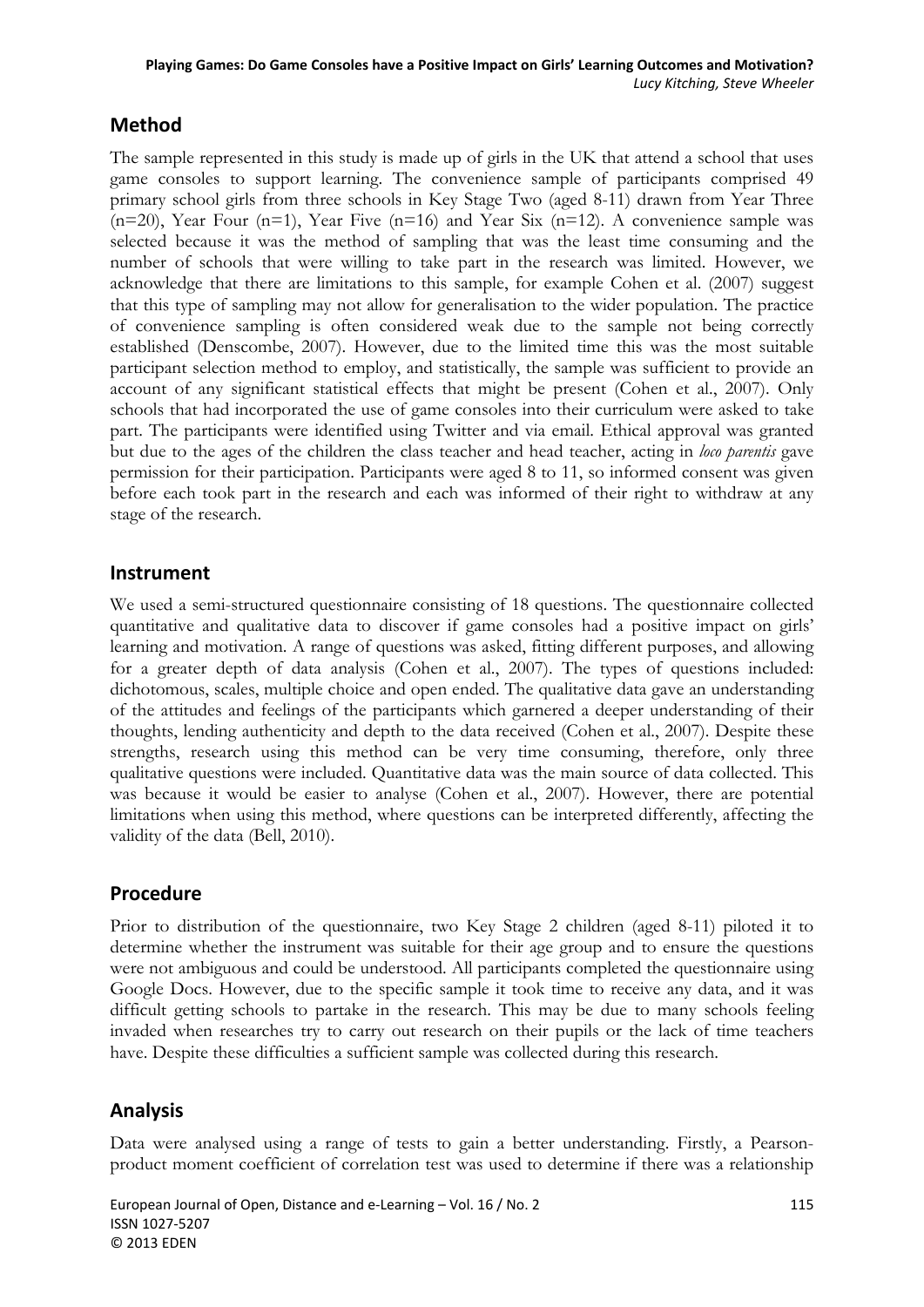between two variables and to measure statistical significance. This Pearson test was used because it is reliable and commonly applied to data analysis (Cohen et al., 2007). Cross tabulation tests were carried out with the Chi- square tests to analyse nominal data to detect any significant relationship between any two categories. Lastly, open ended questions were analysed using thematic analysis, seeking patterns and key themes to emerge, thereby allowing us to discover any relationships or emerging patterns within the responses (Garza, 2004).

Results showed that of the 49 girls who participated in the questionnaire, 33 said that they used video games at school and 36 girls used video games at home. The types of game console they used at school and at home are shown in Figure 1 and 2. 27 % of girls used video games at home every day. 41 % used video games once a week and 41 % of girls used video games at school whereas 41 % used them once a month. The majority of girls used game consoles to support learning in Maths and English.



Figure 1. Games Consoles used at home



Figure 2. Games Consoles used in school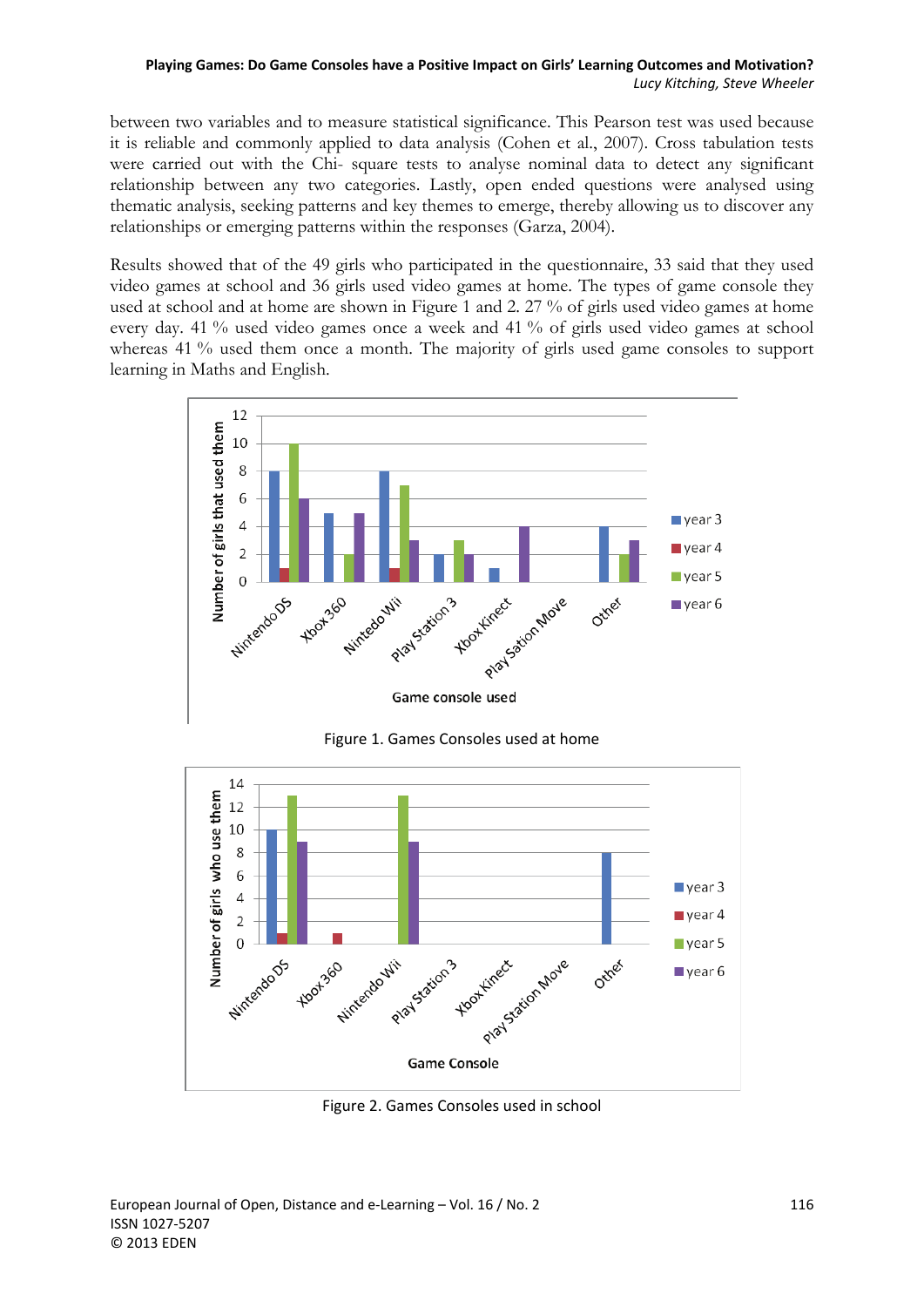# **Discussion: Quantitative Analysis**

Quantitative analysis of the data reveals some statistically significant correlations between school and home in terms of game console usage. Figure 1 shows that the children using video games more frequently at home also found using them enjoyable to use at school. As previously stated there are 16.7 million active gamers in the UK. This suggests that a majority of children already use games for entertainment. Prensky (2001) suggests the 'games generation' are children born around the culture of game playing thus are 'active participants' who are interacting with games and are familiar with games from an early age. This would then suggest that because children are familiar with games, and they think differently from the 'digital immigrants' that they will find it easier to learn when using video games at school. However, there is much debate on the topic as to whether the 'game generation' or 'digital natives' and 'digital immigrants' actually exist (Selwyn, 2010) or are merely anecdotal (Wheeler, 2011). Furthermore, due to the economic background of some pupils this may not be the case. It may be questionable whether implementing technology such as game consoles, into education is beneficial because of an assumption that children use them at home when in fact they may not. Nonetheless, this research indicates that girls enjoy using games consoles at school when they have used them at home and this can motivate and support learning. The schools who participated in the research have used game consoles for a period of time; therefore, the children are still motivated even though the technology has been in the classroom for a while.



Figures 3 and 4. Do video games make learning easier; do they make you work harder?

The data also indicate that children who agree that 'using video games at home are fun' found that it made them work harder at school and they would rather use them to learn. In this sample therefore, girls' attitudes towards video games are positive, and they see the positive impacts video games have to offer. This is supported by the literature (Sandford et al., 2006) as students in this study reported on the motivating aspects of game consoles. The results also suggest that motivation is likely to rise if children use game consoles that they are familiar with, because of their previous use of consoles at home.

A Pearson Product Moment Correlation Coefficient (one-tailed) test revealed an expected statistically significant correlation between pupils attitudes towards the statement 'video games at home are fun' and how often they played video games at home ( $r = 380$ ,  $p < .05$ ). Those pupils who tended to play video games more often found them enjoyable whereas the pupils that did not play them that often did not find them as enjoyable. This could be considered a banal finding, were it not for the fact that practice elements cannot be ignored, and habituation into the use of technology tends to increase cognitive skill and improve dexterity levels. Further research should therefore focus on the practice effect and its possible role in enhancing learning through games consoles.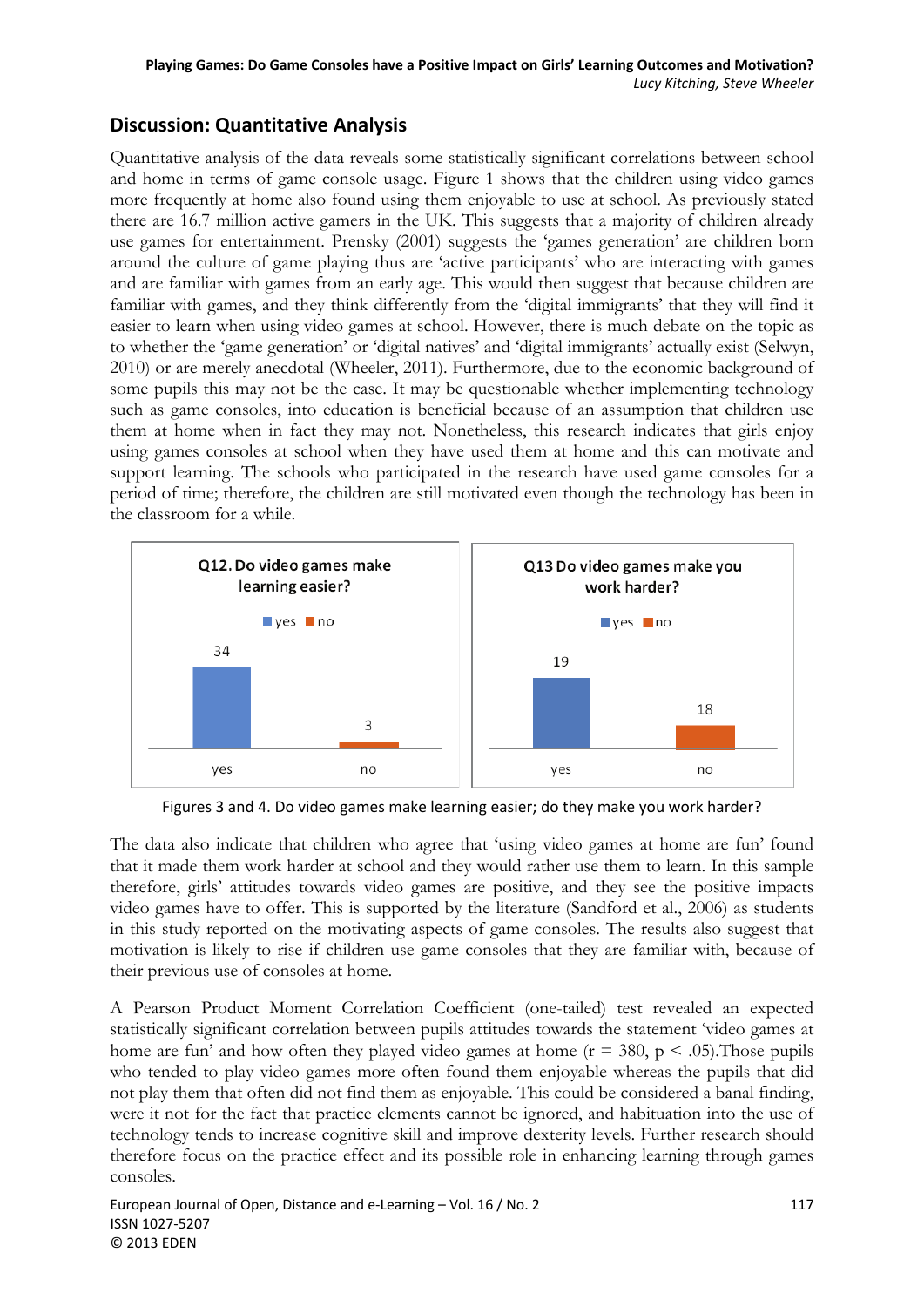Another statistically significant correlation relevant to the above effect was found between how often pupils use video games at home and pupils attitudes towards the following statement 'video games at school are fun' ( $r = 0.358$ ,  $p < .05$ ). Pupils who used video games often at home found them enjoyable in school, whereas the pupils who did not use them at home did not find them as enjoyable in school. The fun factor is clearly an important index from which the success of games in formal education contexts can be applied. Children are more engaged with games when they are enjoyable, but this effect must be counterbalanced with a learning goal so that children can know when they have achieved their learning target.

Lastly, a statistically significant correlation was observed between pupils' attitudes of using video games at home and using video games at school ( $r = 0.380$ ,  $p < .05$ ). This relationship showed that children who enjoy using game consoles at home also found them fun to use at school. Whereas, children who did not find them fun at home, did not enjoy using them at school. There are clearly elements of this finding that are rooted in home context, and further research should focus on the role home experiences of technology can influence experiences of similar technologies within school. Should children for example be allowed to 'bring their own devices' into school more often? Does familiarity with technology enhance its use in unfamiliar contexts?

# **Qualitative Analysis**

Qualitative data were gathered to gain a richer understanding of the girls' reasons for their use of game consoles in school. An analysis of questions 16, 17 and 18 revealed the emergence of key themes related to learning and motivation. A relationship was found between girls' learning and girls' motivation. Many girls suggested that the reason they use video games is because they enjoy them and find them fun. The participants were then asked: Why do you find them fun to use? Some responses are shown below: One year 6 girl said: *"It makes learning fun."* Clearly, this response suggests that games afford a departure from the standard range of experiences available in traditional lessons. We could argue here that the active mode of learning necessary for GBL is qualitatively different from any other active mode available in the standard classroom, because the students are in total control of their own activities, decide their actions and experience the results. This aligns fairly closely to Vygotsky's (1978) perspective on the existence of a zone of proximal development, but not in the traditional sense of a knowledgeable other. In this sense, the scaffolding for learning is provided by the game, and learning is extended beyond an individual's capabilities through risk taking, problem solving, retrying after failure, and decision making. This freedom for decision making thus acts as an autonomous aspect of the child's learning – that is, they learn responsibility and the need to accept consequences for their own actions. The fun element reported by many games users is an overarching experience which although superficial to the deeper goal of learning, none the less acts and a motivational factor in their initial and subsequent engagement. Teachers should be aware that, as Tang et al. (2009) argue, enjoyment is only one aspect of serious games play, and can be translated into meaningful learning activities that promote the development of cognitive skills and the formation of new concepts.

### *A year 5 girl responded to the same question, saying "because it helps my learning and it does it in a fun way and not a boring way."*

This statement suggests a strong relationship between learning and motivation, which appears to be amplified within the games playing context. Further, Csikszentmihalyis' (1975) flow theory as a homeostatic balance between boredom and challenge was a useful theoretical lens through which to view the findings. Students reported that when they were absorbed into the games, they concentrated better – an indication of learning 'in the flow'. Teachers might find this useful in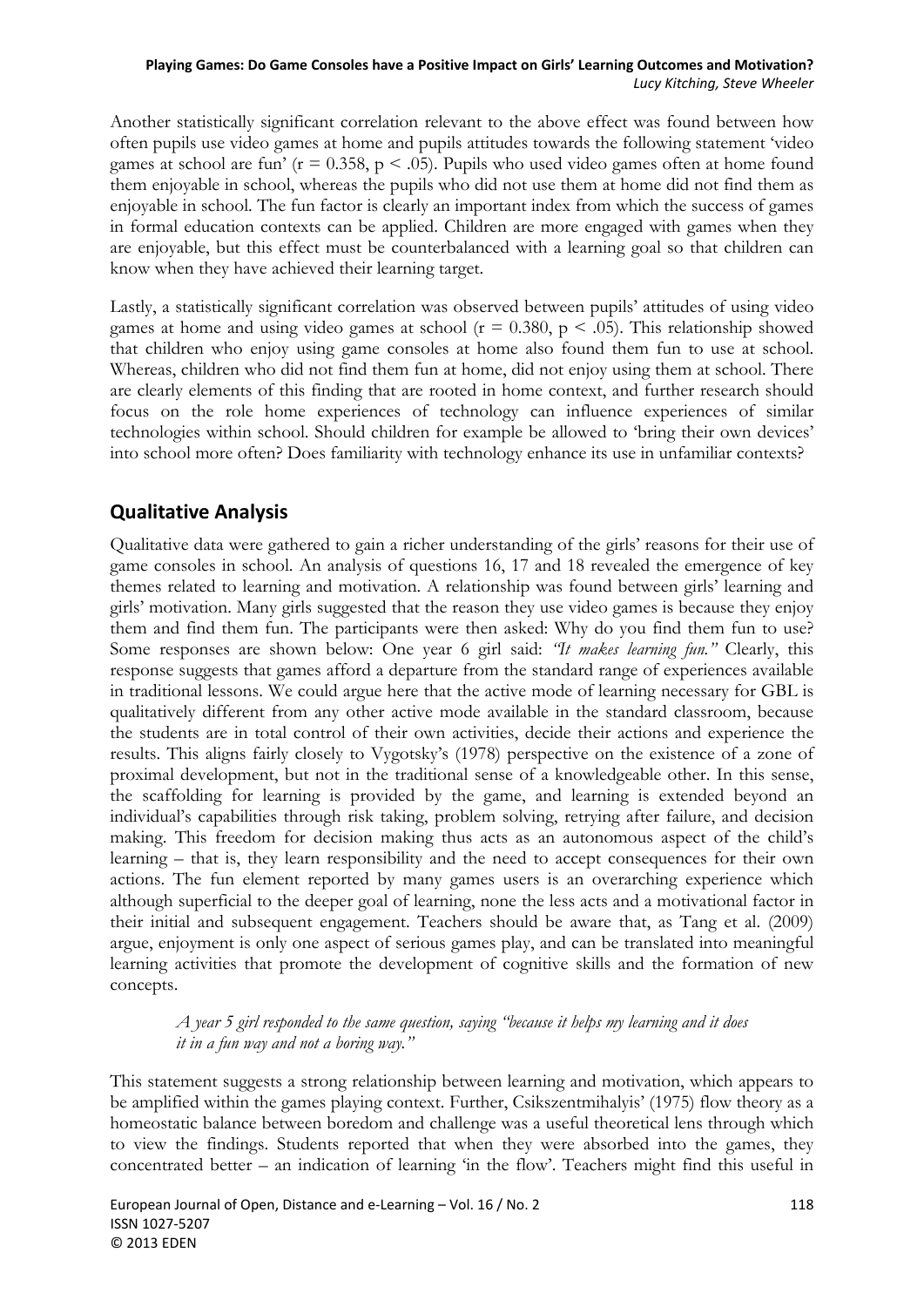determining individual ability levels against the games level, providing each student with a challenge that maintains their motivation levels. This finding counters Whitton's (2007) research that showed that there was no significant relationship between learning and motivation. However, these statements are only student's perceptions; the data may therefore fail to provide a complete picture because there is no evidence suggesting a correlation between the rise in attainment and the level of motivation that is occurring.

There were also some interesting responses to the question: Why do you not use video games? A year 3 girl responded by saying:

*"Because sometimes they are not good for your brain."* 

Another opined:

*"Because they are a waste of money if we buy them" (Year 6 girl).* 

It is difficult to ascertain the source of these opinions, or to trace the source of their opinions, but it would be interesting to speculate that perhaps there was parental influence behind the responses, or possibly exposure to media commentary on games. It is possible that teachers, parents and peers may have influenced any of the above answers, or indeed that they may exhibit demand characteristics in response to the questions posed by the researcher (Orne, 2009) which may influence the overall reliability of responses.

One Year 6 girl voiced the pragmatic opinion that although games were fun,

*"You could do better things like being active."* 

However, this position assumes that game playing is entirely sedentary. The advent of kinaesthetically controlled games such as the Nintendo Wii and Xbox 360 Kinnect might provide additional contexts. Active learning is indeed one of the emphasised benefits of playing games according to advocates such as Gee (2003) and Prensky (2001). This position argues that learning is enhanced through engagement with experimentation and practice. Gaming in one sector of development at least, is becoming more physically active, and one might expect that in future iterations of video game playing, developments will be advanced around physical movement, gestural and postural control of games.

# **Conclusions**

The results of this small-scale research cannot be generalised beyond the sample, but the study does give some indication as to why girls use game consoles and their attitudes towards them. This research shows that children feel that they are learning from them and find them fun whilst using them in the classroom. It shows a clear link between the home and school use of game consoles, indicating that children who are familiar with them at home find them useful at school. It is acknowledged however, that we failed to explicitly answer the research questions due to a number of limitations beyond our control. The findings may contribute something to the debate or provide some impetus to teachers who wish to use game consoles in their classrooms to motivate and support learning. How for example might games be effectively incorporated into the curricula of European schools? Might there be cultural differences between this UK study and similar studies conducted in other European countries? We might assume that children in other countries will similarly enjoy and learn from playing subject specific games in school, and that underlying psychological principles would apply to all children of a similar age group. Further research might focus on a comparison of the impact game consoles have on boys and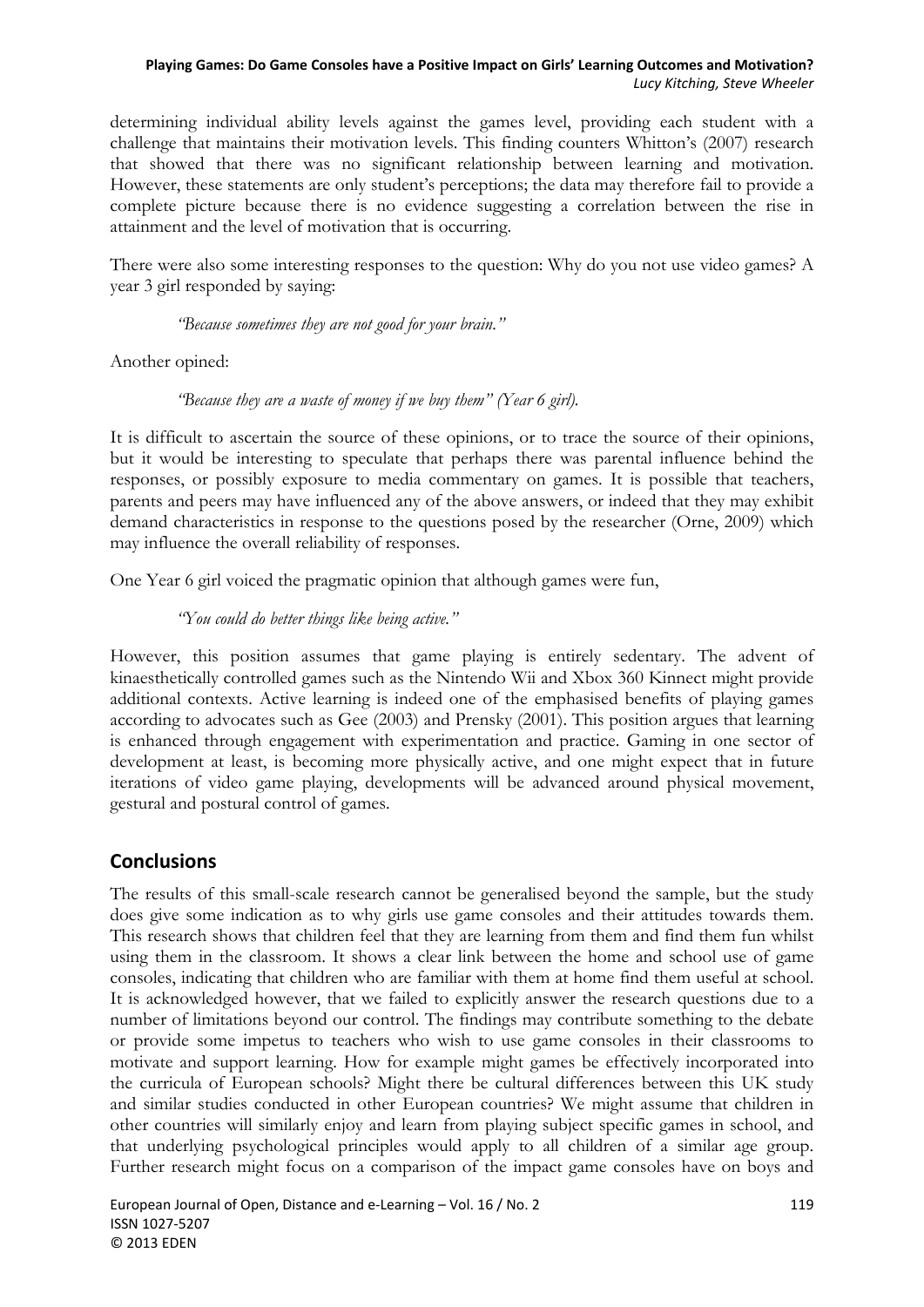girls in several European nations, to see if there is still a significant gender difference, or whether the gap is closing. An experiment measuring learning and motivation when using game consoles with a control group could be more suitable to discover specific learning gains across and within year groups. This might then demonstrate any impact game consoles can make not only on motivation but also learning outcomes, thereby providing educators with evidence needed to justify their use. It is clear from an analysis of current trends that video games are proving increasingly popular in schools as a technology enhanced method to encourage and support learning. Future research should focus on how games playing can provide the added impetus needed to help children focus on specific kinds of learning, and can motivate them to persevere and be resilient in their approach to study.

#### **References**

- 1. Abrams, S.S. (2009). A gaming frame of mind: Digital contexts and academic implications. In *Educational Media International, 46(4)*, (pp. 335-347).
- 2. Atkinson, R.L.; Atkinson, R.C.; Smith, E.E.; Bem, D.J. and Hilgard, E.R. (1990). *Introduction to Psychology.* 10th edn. New York: Harcourt Brace Jovanovich.
- 3. Becker, K. (2007). Digital games-based learning once removed: Teaching teachers. In *British Journal of Educational Technology, 38(3)*, (pp. 478-488).
- 4. Bell, J. (2010). *Doing your Research Project: A guide for first-time researchers in education, health and social science.* 5th edn. Berkshire: Open University Press.
- 5. Berger, A. (2002). *Video games: A popular culture phenomenon.* Somerset, NJ: Transaction.
- 6. Bonnano, P. and Kommers, P. (2005). Gender differences and styles in the use of digital games. In *Educational Psychology, 25(1)*, (pp. 13-41).
- 7. Brophy, J. (2010). *Motivating students to learn.* 3rd edn. New York: Routledge.
- 8. Bruner, J.S. (1966). *Toward a theory of instruction.* Cambridge, MA: Belkapp Press.
- 9. Bryce, J. and Rutter, J. (2003). The gendering of computer gaming: Experience and space. In S. Fleming and I. Jones (eds.), *Leisure Cultures: Investigations in Sport, Media and Technology,* (pp. 3- 22). Eastbourne: Leisure Studies Association.
- 10. Byron, T. (2008). *Safer Children in a Digital World: The Report of the Byron Review.* London: UK Government.
- 11. Caillois, R. (1961). *Man, Play and Games.* Translated by Meyer Barash. Reprint, Glencoe: The Free Press of Glencoe, Inc.
- 12. Cassell, J. and Jenkins, H. (1998). *From Barbie to Mortal Kombat.* Cambridge: MIT Press.
- 13. Cohen, L.; Manion, L. and Morrison, K. (2007). *Research methods in education.* 6th edn. Oxon: Routledge.
- 14. Connelly, T.; Boyle, T.; Stansfield, M. and Hainey, T. (2007). The potential of online games as a collaborative learning environment. In *International Journal for Advanced Technology for Learning, 4(4)*, (pp. 208-223).
- 15. Csíkszentmihályi, M. (1975). *Beyond Boredom and Anxiety.* San Francisco, CA: Jossey-Bass.
- 16. Davidson, C.N. (2011). *Now you see it.* London: Penguin Books.
- 17. De Freitas, S. (2006). *Learning in immersive worlds: a review of game-based learning.* [Online] Available at: http://www.jisc.ac.uk/media/documents/programmes/elearninginnovation/gamingreport\_ v3.pdf (Accessed 4 July, 2013).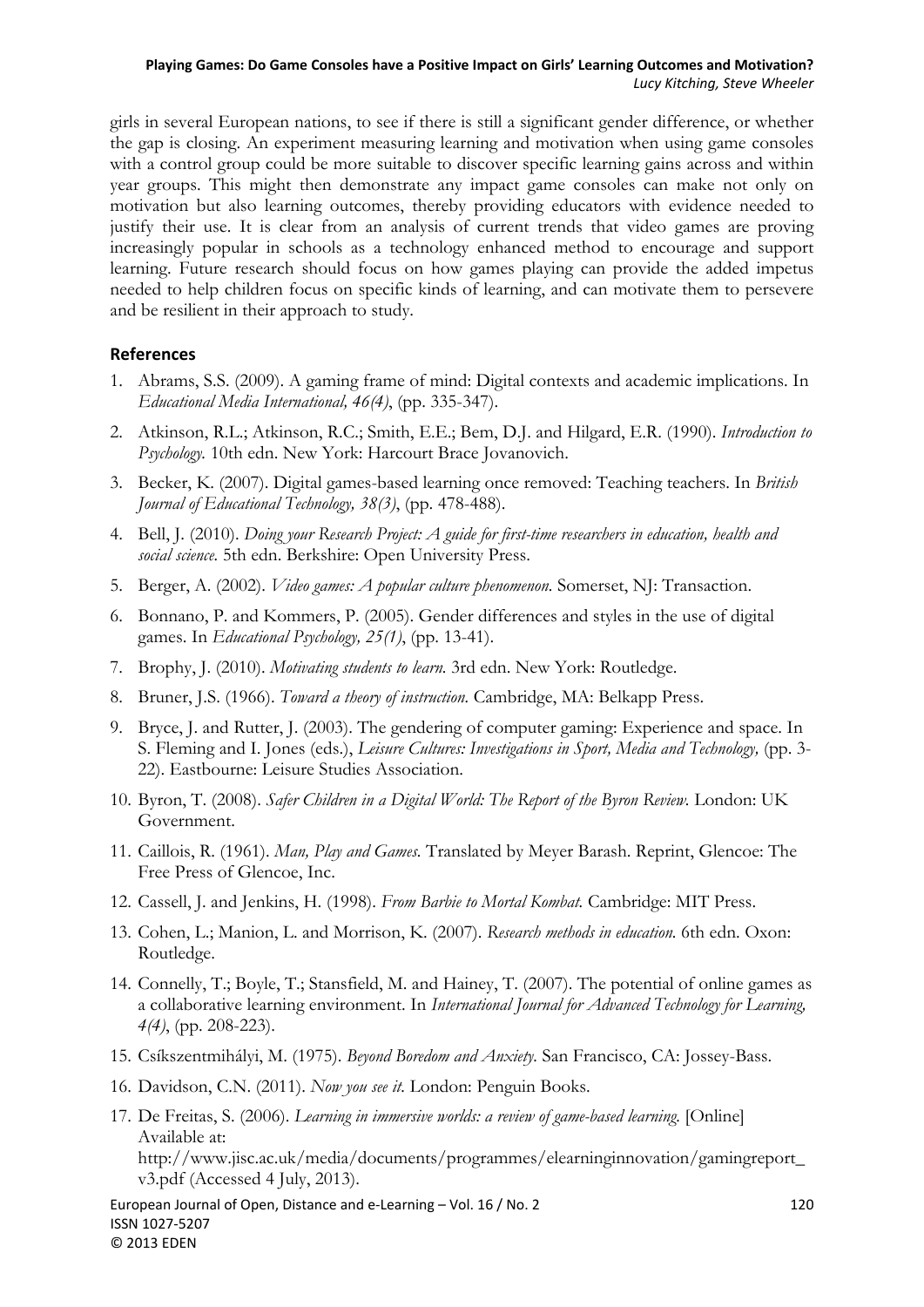- 18. Denscombe, M. (2007). *The Good Research Guide.* 3rd edn. Open University Press.
- 19. Garza, G. (2004). Thematic moment analysis: a didactic application of a procedure for phenomenological analysis of narrative data. In *Humanistic Psychologist Journal, 32(2)*, (pp. 120- 168).
- 20. Gee, J.P. (2003). *What video games have to teach us about learning and literacy?* Hampshire: Palgrave Macmillan.
- 21. Gerver, R. (2011). *Creating Tomorrow's Schools Today.* London: Continuum.
- 22. Hogan, K. and Pressley, M. (1997). *Scaffolding Student Learning: Instructional Approaches and Issues.* Cambridge: Brookline Books.
- 23. Holmes, W. (2011). Using game-based learning to support struggling readers at home. In *Learning, Media and Technology, 36(1)*, (pp. 5-19).
- 24. Inal, Y. and Cagiltay, K. (2007). Flow experiences of children in an interactive social game environment. In *British Journal of Educational Technology, 38(3)*, (pp. 455-464).
- 25. ISFE (2010). *Video Gamers in Europe 2010.* Gamevision Europe. [Online] Available at: http://www.isfe.eu/sites/isfe.eu/files/video\_gamers\_in\_europe\_2010.pdf (Accessed 4 October, 2013).
- 26. Jonassen, D.H.; Peck, K.L. and Wilson, B.G. (1999). *Learning with Technology: A Constructivist Perspective.* Upper Saddle River, NJ: Merrill Publishing.
- 27. Lee, A. (2003). Undergraduate students' gender differences in IT skills and attitudes. In *Journal of Computer Assisted Learning, 19*, (pp. 488-500).
- 28. Lee, J.J. and Hammer, J. (2011). Gamification in education: what, how, why bother? In *Academic Exchange Quarterly, 15(2)*, (pp. 1-5).
- 29. Lewis, C. and Fabos, B. (2000). But will it work in the heartland? A response and illustration. In *Journal of Adolescent and Adult Literacy, 43(5)*, (pp. 463-469).
- 30. Maehr, M.L. and Meyer, H.A. (1997). Understanding motivation and schooling: where we've been, where we are, and where we need to go. In *Educational Psychology Review, 9(4)*, (pp. 371- 409).
- 31. Miller, D.J. and Robertson, D.P. (2010). Using a games console in the primary classroom. In *British Journal of Educational Technology, 41(2)*, (pp. 242-255).
- 32. Oblinger, D.G. (2004). The next generation of educational engagement. In *Journal of Interactive Media in Education, 8*, (pp. 1-18).
- 33. O'Brien, D. and Scharber, C. (2008). Digital literacies go to school: Potholes and possibilities. In *Journal of Adolescent and Adult Literacy, 52(1)*, (pp. 66-68).
- 34. Orne, M.T. (2009). Demand characteristics and the concept of quasi-controls. In R. Rosenthal, and R.L. Rosnow (eds.), *Artefacts in Behavioural Research.* New York: Oxford University Press
- 35. Prensky, M. (2001). *Digital games-based learning.* New York: McGraw-Hill.
- 36. Rogers, C. and Freiberg, H.J. (1993). *Freedom to Learn.* 3rd edn., New York: Merrill.
- 37. Rummel, N. and Spada, H. (2005). Learning to collaborate: An instructional approach to promoting collaborative problem solving in computer mediated settings. In *Journal of Learning Sciences, 14(2)*, (pp. 201-241).